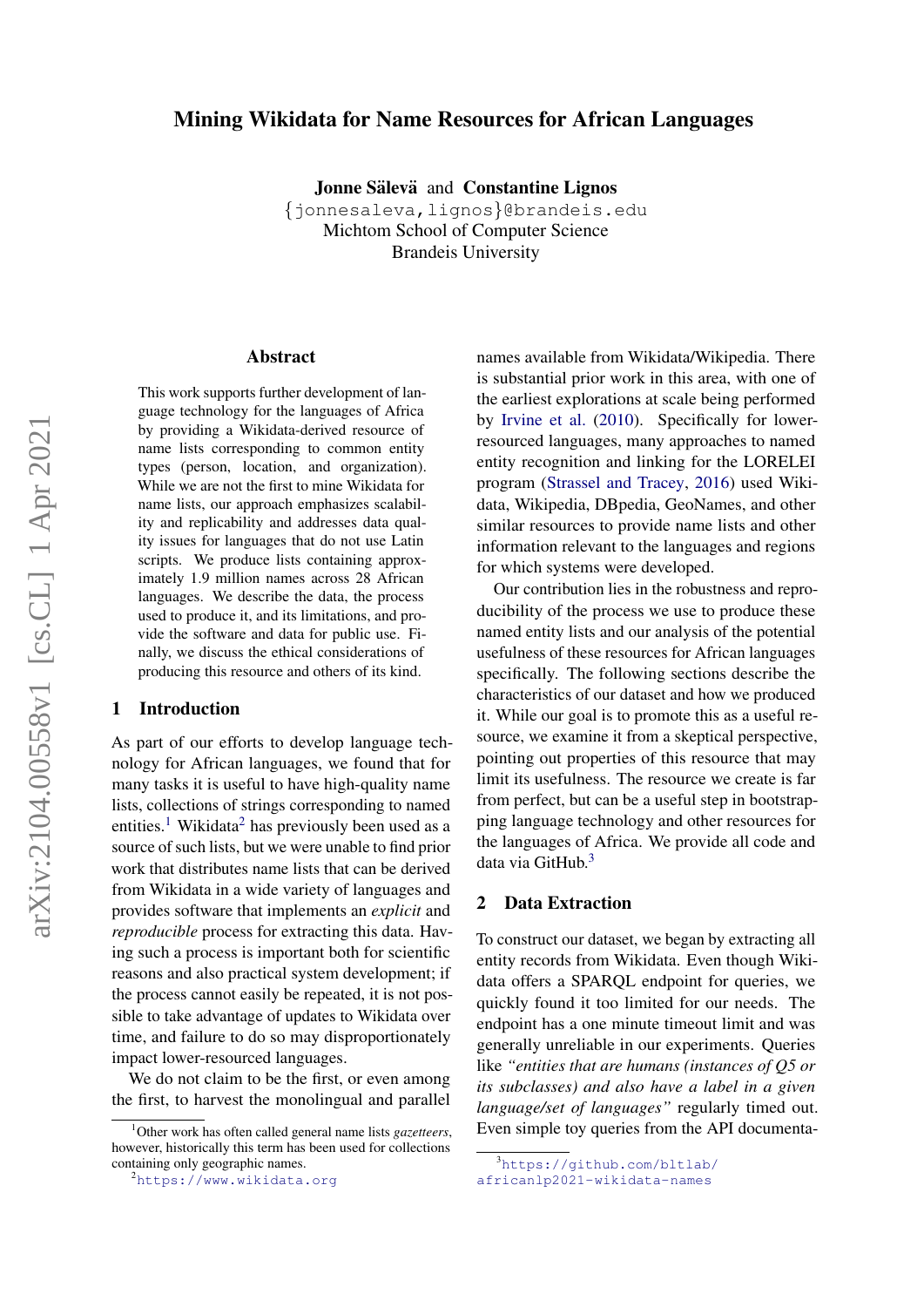tion seemed to occasionally time out, which made designing queries that execute both fast and reliably over time prohibitively difficult and limited reproducibility.

To ensure query execution speed and reliability, we opted to work directly with offline dumps of Wikidata. Specifically, we downloaded the bzip2 compressed JSON dump dated January 8, 2021, and ingested the data to a locally hosted MongoDB instance. In terms of size, the compressed dump was fairly manageable at approximately 60GB, but when uncompressed required over 1TB of storage space. Even after ingesting a subset of the dump into MongoDB, the collection of documents consumed over 300GB.

One of the simplest pieces of information Wikidata can provide is the name used to refer to an entity, for example its "labels" for the African Union in Hausa (*Taraiyar Afirka*), Malagasy (*Vondrona Afrikana*), and Swahili (*Umoja wa Afrika*). Entities vary wildly with regards to how many languages they have labels in. There is no requirement that every entity have an English label, but most do.

As our primary interest is these labels of entities in various languages, we opted to disregard most of the fields for each Wikidata entry when ingesting data to reduce storage requirements. Instead of fully storing Wikidata entities—which tend to be large and contain many levels of hierarchy—we reduced each entity to a modified version containing the Wikidata ID, English name, aliases in other languages, as well as instance-of information. To optimize our queries, we also created a new field listing all languages in which the entity has a label. Using this smaller and less hierarchical document representation, we were able to save hundreds of gigabytes of disk space and efficiently index the fields, which led to faster queries that often ran in a matter of seconds.

Since we did not perform any categorization of entities at ingest time, our database did not contain any specific information about our target named entity types: location (LOC), organization (ORG), and person (PER). Instead, we chose to categorize entities *dynamically* when constructing the final name resource. We identified suitable high-level Wikidata types—Q5 (human) for PER, Q82794 (geographic region) for LOC, and Q43229 (organization) for ORG—and classified each Wikidata entity that is an instance of these types as the corresponding named entity type.

Although our on-premise storage and query approach proved useful, it was not without challenges. A particular problem we faced while categorizing entities was working with type hierarchies; without examining the type hierarchy, it is not possible to determine all the supertypes that an entity of a specific type is an instance of. For example, Finland (Q33) is an instance of country (Q6256), which itself is a subclass of geographic region (Q82794); thus, by transitivity, Finland (Q33) is also an instance of geographic region (Q82794). However, since this type hierarchy information is not directly represented in the database entries, Finland (Q33) will never be returned as a match when querying for entities that are instances of geographic region (Q82794).

In some respects, this a problem of our own creation in that we are not using SPARQL to query for entities. Our solution was to effectively reimplement the implications of type hierarchies without a database designed to represent them. We constructed a second MongoDB collection where each high-level Wikidata type was mapped to all its subclasses. Then, at query time, we first mapped a desired entity type to a high-level type, and expanded it into a set of valid subclasses, allowing any entity that is an instance of at least one suitable subclass to be matched. This way, we were able to get the correct results without adding type hierarchy infor-mation to the individual entities themselves.<sup>[4](#page-1-0)</sup>

Due to our method of assigning named entity types (LOC/ORG/PER) based on the Wikidata type hierarchy, many entities would be assigned to multiple name categories if we were to strictly adhere to Wikidata's types. To ensure that every entity only appeared in our name lists with a single type, we created rules to select which named entity type should be used when the type hierarchy suggested multiple matches. The entities that were originally assigned to all three of LOC, ORG, and PER, we assigned to ORG as they were primarily geographically-specific groups. Entities originally assigned to both ORG and PER were companies (mostly automobile manufacturers), and other groups such as bands. We opted to classify these as ORG, consistent with most named entity annotation guidelines. Countries and other geopolitical entities (GPEs) were originally assigned both ORG

<span id="page-1-0"></span><sup>&</sup>lt;sup>4</sup>As this process simulates features of a SPAROL endpoint, it raises the question of why we did not attempt to host Wikidata locally in a store capable of responding to SPARQL queries. We ruled this out primarily for performance reasons.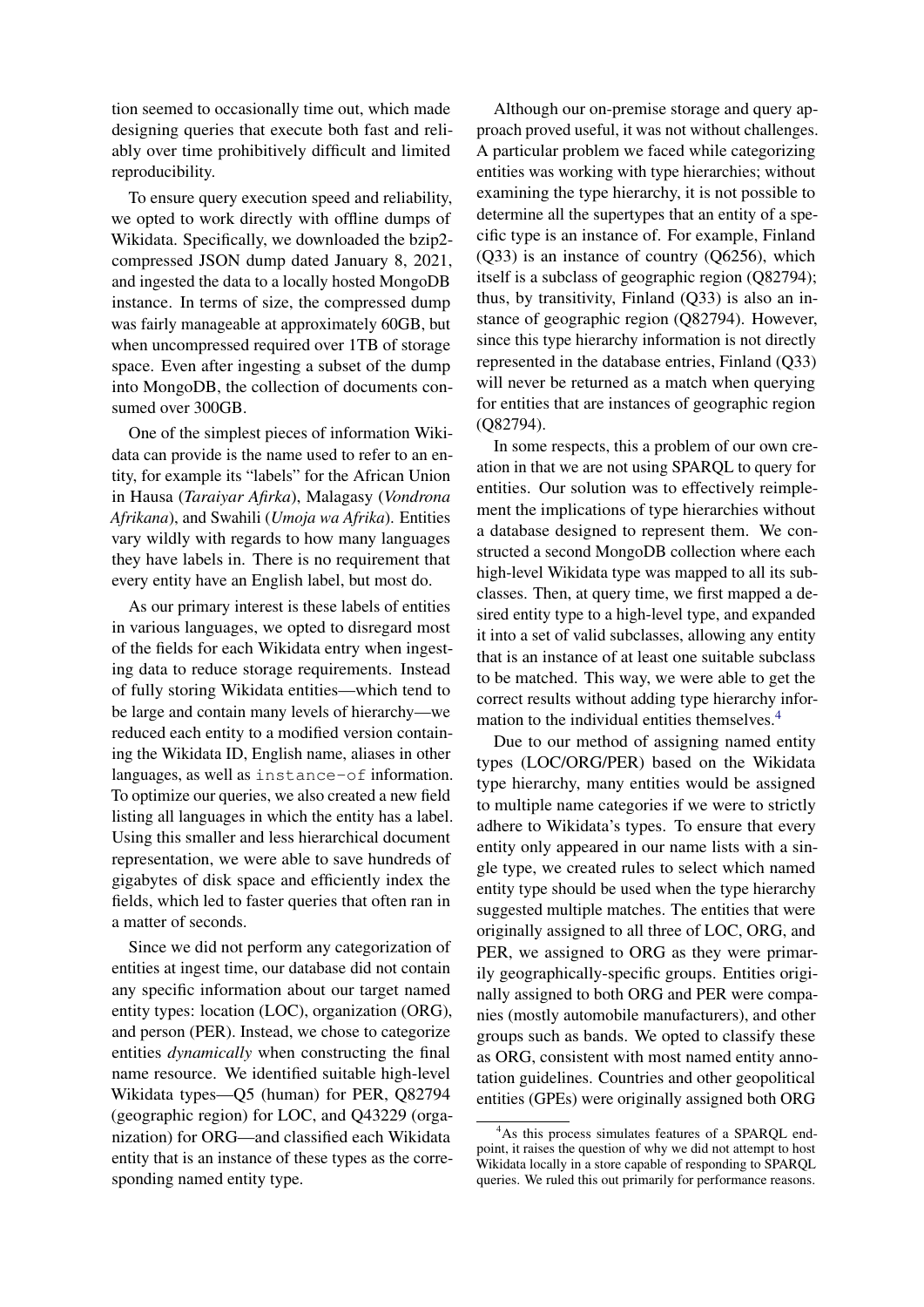<span id="page-2-1"></span>

|                     |                 |                          | <b>Entity Type Count</b> |            |            |         |                      |
|---------------------|-----------------|--------------------------|--------------------------|------------|------------|---------|----------------------|
| Language            | Code            | Wiki.                    | <b>LOC</b>               | <b>ORG</b> | <b>PER</b> | Total   | English match $(\%)$ |
| Afar                | aa              | $\checkmark$             | 424                      | 900        | 25,918     | 27,242  | 98.70                |
| Afrikaans           | af              | $\checkmark$             | 89,858                   | 10,519     | 210,569    | 310,946 | 91.95                |
| Akan                | ak              | $\checkmark$             | 1,389                    | 868        | 26,547     | 28,804  | 97.67                |
| Amharic             | am              | $\checkmark$             | 1,953                    | 358        | 1,722      | 4,033   | 0.00                 |
| Cape Verdean Creole | kea             |                          | 62                       | 77         | 354        | 493     | 87.83                |
| Chewa               | ny              | $\checkmark$             | 1,924                    | 788        | 24,815     | 27,527  | 98.01                |
| Hausa               | ha              | $\checkmark$             | 3,403                    | 916        | 31,583     | 35,902  | 95.23                |
| Igbo                | ig              | $\checkmark$             | 880                      | 1,052      | 27,127     | 29,059  | 97.59                |
| Kinyarwanda         | $\mathbf{rw}$   | $\checkmark$             | 2,293                    | 919        | 24,989     | 28,201  | 96.74                |
| Kirundi             | rn              | $\checkmark$             | 741                      | 850        | 24,822     | 26,413  | 98.51                |
| Kongo               | kg              | $\checkmark$             | 78,404                   | 5,577      | 105,610    | 189,591 | 97.49                |
| Lingala             | ln              | $\checkmark$             | 982                      | 1,004      | 25,271     | 27,257  | 96.58                |
| Luganda             | lg              | $\checkmark$             | 777                      | 845        | 24,205     | 25,827  | 98.02                |
| Malagasy            | mg              | $\checkmark$             | 100,213                  | 5,841      | 131,935    | 237,989 | 93.40                |
| Northern Sotho      | nso             | $\checkmark$             | 3,195                    | 865        | 24,793     | 28,853  | 93.78                |
| Oromo               | om              | $\checkmark$             | 728                      | 804        | 24,683     | 26,215  | 97.46                |
| Shona               | sn              | $\checkmark$             | 1,040                    | 913        | 25,826     | 27,779  | 98.47                |
| Somali              | SO <sub>1</sub> | $\checkmark$             | 1,620                    | 1,298      | 25,597     | 28,515  | 93.91                |
| Swahili             | <b>SW</b>       | $\checkmark$             | 94,446                   | 6,855      | 129,313    | 230,614 | 91.36                |
| Swati               | SS              |                          | 495                      | 787        | 22,910     | 24,192  | 98.01                |
| Tigrinya            | $\mathbf{t}$    | $\checkmark$             | 114                      | 14         | 33         | 161     | 0.00                 |
| Tsonga              | ts              | $\checkmark$             | 635                      | 867        | 24,811     | 26,313  | 98.51                |
| Tswana              | tn              | $\checkmark$             | 835                      | 890        | 24,836     | 26,561  | 98.13                |
| Venda               | ve              | $\checkmark$             | 665                      | 858        | 24,967     | 26,490  | 98.42                |
| Wolof               | <b>WO</b>       | $\checkmark$             | 76,984                   | 5,601      | 105,792    | 188,377 | 97.46                |
| Xhosa               | xh              | $\checkmark$             | 727                      | 935        | 25,303     | 26,965  | 97.86                |
| Yoruba              | yo              | $\checkmark$             | 2,556                    | 1,317      | 34,964     | 38,837  | 91.37                |
| Zulu                | zu              | $\checkmark$             | 81,215                   | 5,747      | 107,087    | 194,049 | 96.89                |
| Mean                |                 | $\overline{\phantom{0}}$ | 19,591                   | 2,081      | 45,942     | 67,614  | 89.00                |
| Median              |                 | $\overline{\phantom{0}}$ | 1,389                    | 913        | 25,303     | 27,779  | 97.00                |

Table 1: Language names, Wikimedia language codes, and resource sizes. The "Wiki." column is checked if a Wikipedia exists for a given language.

and LOC types; as we are not producing separate lists of GPEs, we assigned these to LOC. A single person entity, Q47285, was erroneously assigned to both LOC and PER; we assigned it to PER.

To create the final Africa-centric name resource, we identified a set of 48 African languages<sup>5</sup> from a

Wikipedia list.<sup>6</sup> Obviously, this is not an exhaustive list of languages spoken in Africa, but it should be sufficient to include all the languages that have data present in Wikidata. For all entities matching our named entity types, we extracted their labels in these languages.

<span id="page-2-0"></span> $5$ We included languages whose ISO 639-3 and Wikimedia language codes we could reliably identify and excluded languages which are primarily spoken outside of Africa and/or have substantially larger NLP resources than the other languages we include: Arabic, Bhojpuri, English, French, German, Hindi, Italian, Portuguese, Spanish, and Tamil.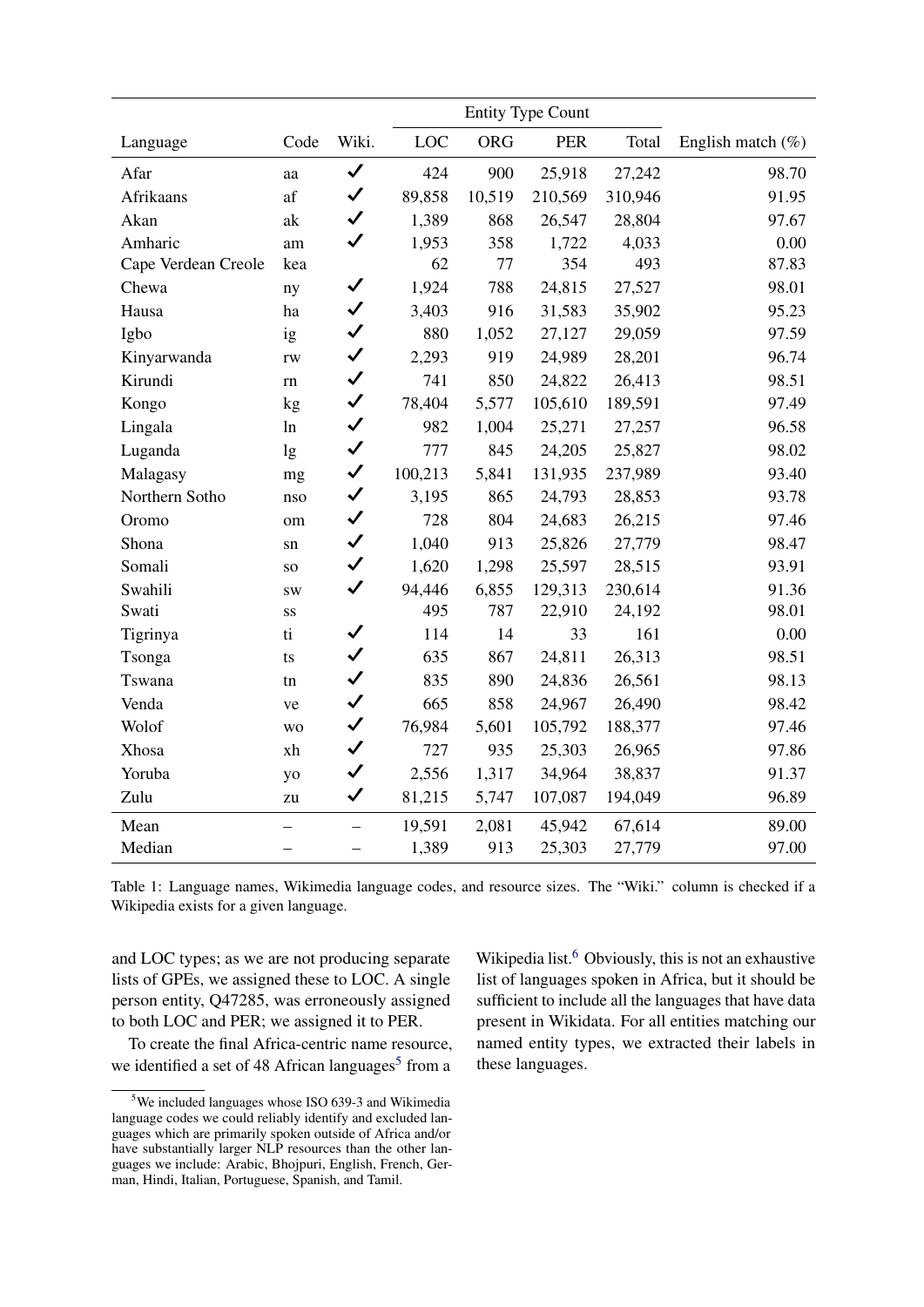<span id="page-3-1"></span>

Figure 1: Bar chart of entity counts  $(log_{10})$  across languages and entity types.

### 3 Data Examination

While we attempted to extract names in 48 languages, Wikidata only contained data for 28 languages for the set of entities we selected. The per-type name counts across the 28 languages are given in Table [1](#page-2-1) and visualized in Figure [1.](#page-3-1) We also provide a list of the 20 languages for which we were unable to extract any names in Table [3](#page-5-2) in the appendix. Overall, it is clear that the number of entity names in Wikidata varies greatly across languages. While most of the 28 languages contain approximately 20–30,000 entity names, a few languages—Afrikaans, Kongo, Malagasy, Swahili, Wolof and Zulu—vastly outnumber others, with over 180,000 names each. Conversely, other languages like Cape Verdean Creole and Tigrinya contain fewer than 500 entries.

The relative proportions of entity types also vary across languages, as shown in Figure [1.](#page-3-1) Though for a majority of languages PER entities are most frequent, languages with more entities tend to have a more even distribution across types. For example, approximately 67% of the 310,946 Afrikaans entities are of type PER, compared to 95% of the

<span id="page-3-2"></span>

| Language LOC ORG PER Excluded |               |      |       |     |
|-------------------------------|---------------|------|-------|-----|
| Amharic                       | $0.2^{\circ}$ | 2.8  | -10.8 | 245 |
| Tigrinya                      | 2.6           | 20.0 | 84.8  | 211 |

Table 2: Percentage of Latin-only Wikidata labels across entity types for Tigrinya and Amharic. The final column gives the number of entries excluded from our final dataset due to only containing Latin characters.

#### 27,242 Afar entities.

In addition to language size, the degree to which labels are identical to English is also of interest. For example, many instances of PER, e.g. *Justin Bieber* (Q34086), are often not changed in transliteration, which leads to several entities having Englishidentical spellings in many languages. Table [1](#page-2-1) gives the percentages of entity names in each language that are identical to the English name. The high percentage of English-matching names is not necessarily a flaw in the data—in many languages, names can be written identically to English—but could also be a signal that many of the Wikidata entity labels were produced by copying over English labels into another language, perhaps without sufficient scrutiny.

The two languages in our dataset that do not

<span id="page-3-0"></span><sup>6</sup>[https://en.wikipedia.org/wiki/](https://en.wikipedia.org/wiki/Languages_of_Africa#Demographics_2) [Languages\\_of\\_Africa#Demographics\\_2](https://en.wikipedia.org/wiki/Languages_of_Africa#Demographics_2)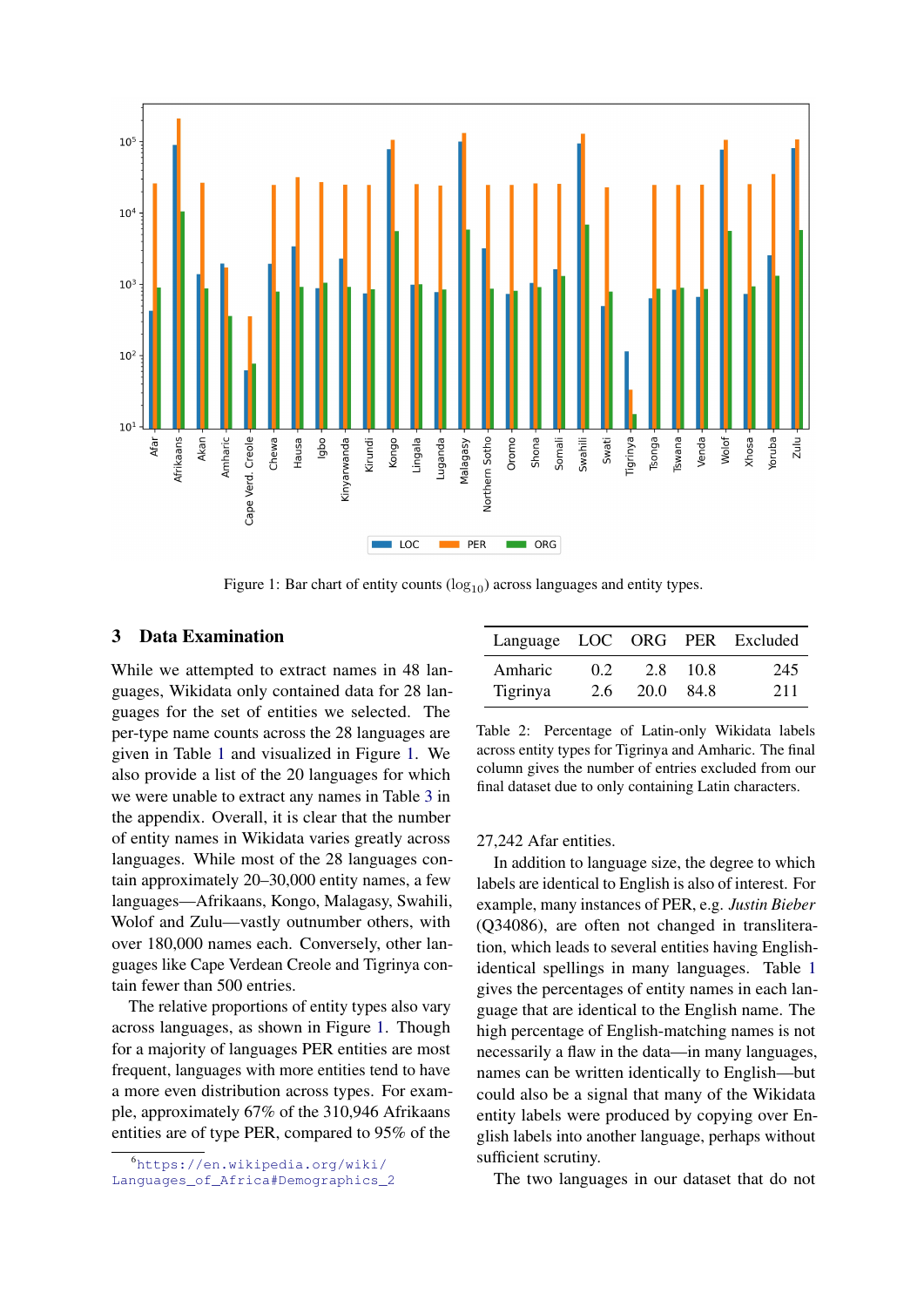use the Latin alphabet for their primary writing systems, Tigrinya and Amharic, both have Latinonly spellings for many entity labels in Wikidata, as shown in Table [2.](#page-3-2) 10.8% of Amharic and 84.8% of Tigrinya PER entity labels consist entirely of Latin characters. Tigrinya ORG entities also exhibit a similar pattern, with 20.0% being Latin-only.

After inspecting all of the Latin-script entries in Tigrinya and Amharic, we opted to filter out all of them and only include Ge'ez-script names in order to have a consistent resource that matches the primary writing system for those languages. As shown in Table [1,](#page-2-1) the result is that for those two languages, no entities have names identical to English in our resource, as any such names would be removed by our filtering process.

## 4 Discussion

#### 4.1 Applications

An application where name lists fit particularly well is named entity transliteration, where an entity label is mapped to its canonical form in another language. Our resource provides an obvious source of broad-domain training data for this task; previous multilingual approaches have largely focused on narrow domains, such as the Bible [\(Wu et al.,](#page-5-3) [2018;](#page-5-3) [Moran and Lignos,](#page-5-4) [2020\)](#page-5-4).

Furthermore, our name list resource can be used in a "self-correcting" way, especially for languages like Tigrinya and Amharic that primarily use non-Latin writing systems but for which Wikidata contains large numbers of (potentially erroneous) entity labels in the Latin alphabet. To infer the correct spellings of these labels in the non-Latin orthography, one could learn an English-Amharic transliteration model using only the non-Latin data, and then apply the model to the Latin labels to obtain the correct spellings. By treating the non-Latin labels as "missing data" like this, it is possible to run this process several times, similar to expectation maximization-style procedures. Another application of note is as a resource for named entity recognition systems to supplement training data (e.g. [Rijhwani et al.,](#page-5-5) [2020\)](#page-5-5) or facilitate unsupervised learning.

While few of the 28 languages in our resource have *freely-available* named entity recognition data sets (although some are under development), we were able to crudely examine the coverage of these name lists for NER data for eight South African languages in the NCHLT corpus [\(Eiselen,](#page-5-6) [2016\)](#page-5-6). We were able to match 18.2% of non-MISC entity mentions in the Afrikaans annotation to our name lists and match 7.5% for Zulu. Languages with smaller entity lists also showed significant numbers of matches: Northern Sotho (9.5%), Tsonga (3.6%), Tswana (6.2%), and Venda (4.4%).<sup>[7](#page-4-0)</sup> While there is no *a priori* expected number of matches against the name lists, we were glad to find that the larger name lists provided some coverage.

#### 4.2 Ethical Considerations

We believe that the creation of this resource will ultimately benefit the speakers of the included languages by enabling improvements to language technology and access to information in their native languages. This resource consists only of information voluntarily provided to a user-edited database regarding entities of public notability, and does not include any data collected about speakers of these languages from social media or other content that they may not have anticipated would become part of a public dataset.

However, like any language technology resource, this work could have unanticipated negative impact, and this impact could be magnified because these resources pertain to the languages of marginalized and minoritized populations.

A potential risk in using this resource is that quality issues in Wikidata can be passed to downstream systems, resulting in unexpectedly poor performance. As an extreme example of this, much of the content of Scots Wikipedia and associated content in Wikidata was found to have been created or edited by someone with minimal proficiency in the language, $8$  and this data was used in the training of Multilingual BERT [\(Devlin et al.,](#page-5-7) [2019\)](#page-5-7). We encourage users of this resource who build systems for these languages but are not speakers of them to collaborate with native speakers to verify data quality in the specific languages being used.

### 5 Conclusion

Our approach provides a method for extracting name lists from Wikidata that circumvents many of the technical challenges to doing so. Specifically, we have developed an alternative form of storing

<span id="page-4-0"></span><sup>&</sup>lt;sup>7</sup>Other languages (Swati, 0.5%; Xhosa, 0.7%) showed very low rates of matching, but this may the result of morphological complexity, as our matching relied on simple heuristics to identify prefixes.

<span id="page-4-1"></span><sup>8</sup> [Shock an aw: US teenager wrote huge slice of Scots](https://www.theguardian.com/uk-news/2020/aug/26/shock-an-aw-us-teenager-wrote-huge-slice-of-scots-wikipedia) Wikipedia, *The Guardian*[, August 26th 2020.](https://www.theguardian.com/uk-news/2020/aug/26/shock-an-aw-us-teenager-wrote-huge-slice-of-scots-wikipedia)